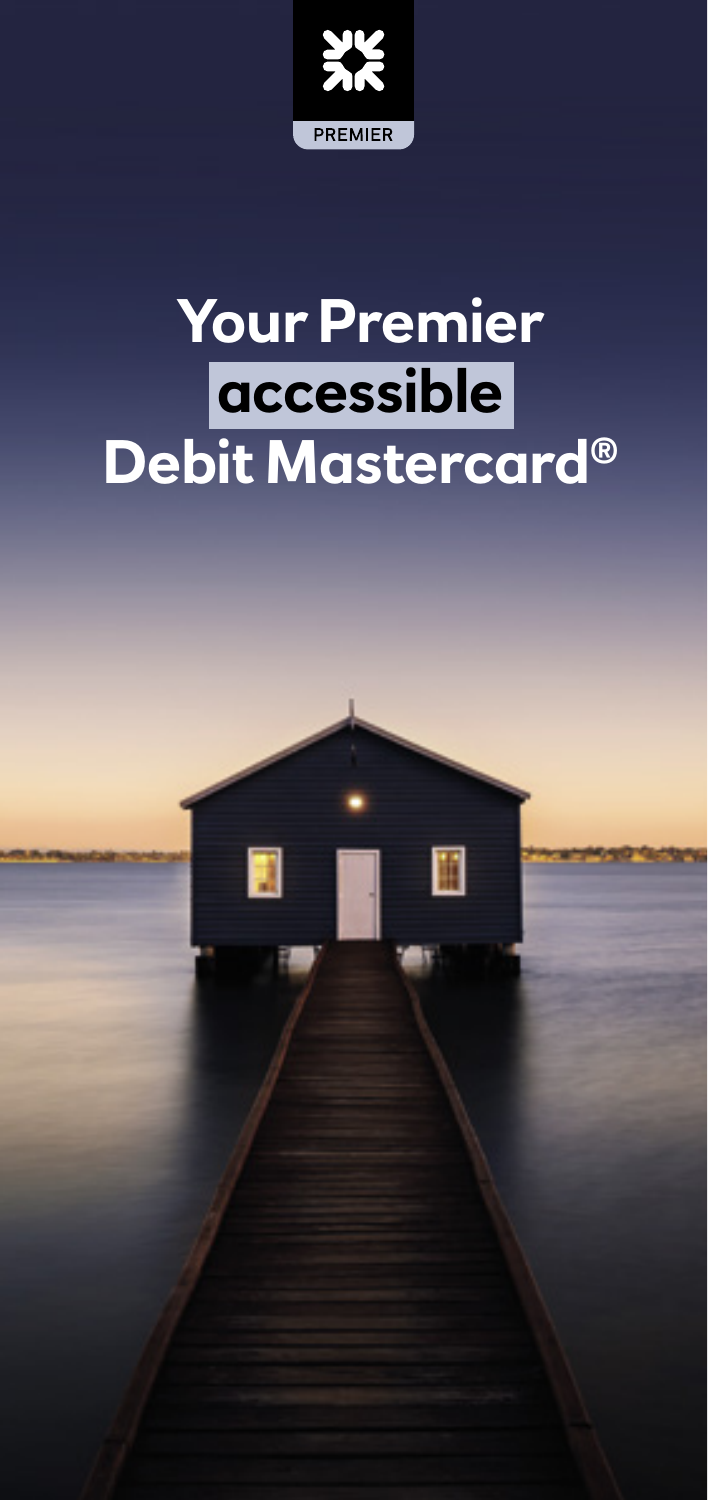## **Your new debit card has arrived**

Your Debit Mastercard is a handy way to pay whether you're popping down to the shops or travelling abroad.

Use your Debit Mastercard at millions of locations all over the World. You can make purchases or get cash wherever you see the Mastercard symbol.

## **We're here to help**

The features of your card will make things easier if you have a variety of different impairments, or if you're using the card in poor lighting conditions.

Your card may look and feel different, but it works just like your old card and is just as secure.

## **Your card has three unique features**

- A series of raised dots so you'll know it's your Royal Bank of Scotland Premier Debit Mastercard.
- A carved out notch on the side of the card, so you can work out which way to insert your card into a cash machine or card reader.
- Flat print (unembossed) design including a large font telephone number on the back of the card that will be easier for you to read.

## **How to use your card**

To insert your card into a cash machine or card reader, make sure you're holding the card with the number and raised dots facing up, and the carved notch nearest you.

## **Pay in less than a second**

The four-bar symbol on your card means it's contactless and that you now have a super-quick, no-fuss way to pay for anything that comes to £100 or less. It only takes a second to pay for everyday essentials like a coffee, lunch, travel or newspaper.

So in future, whenever you see the contactless symbol, all you have to do is tell the retailer you want to pay by contactless and touch your card against the card reader.



Look out for the contactless symbol at lots of high street supermarkets, chemists, fast food restaurants and coffee shops.



Look for the contactless symbol when paying.



Simply touch your contactless card against the card reader.



A beep or green light shows your payment is being processed.

| 0000     |  |
|----------|--|
| Approved |  |
|          |  |

Your payment is approved.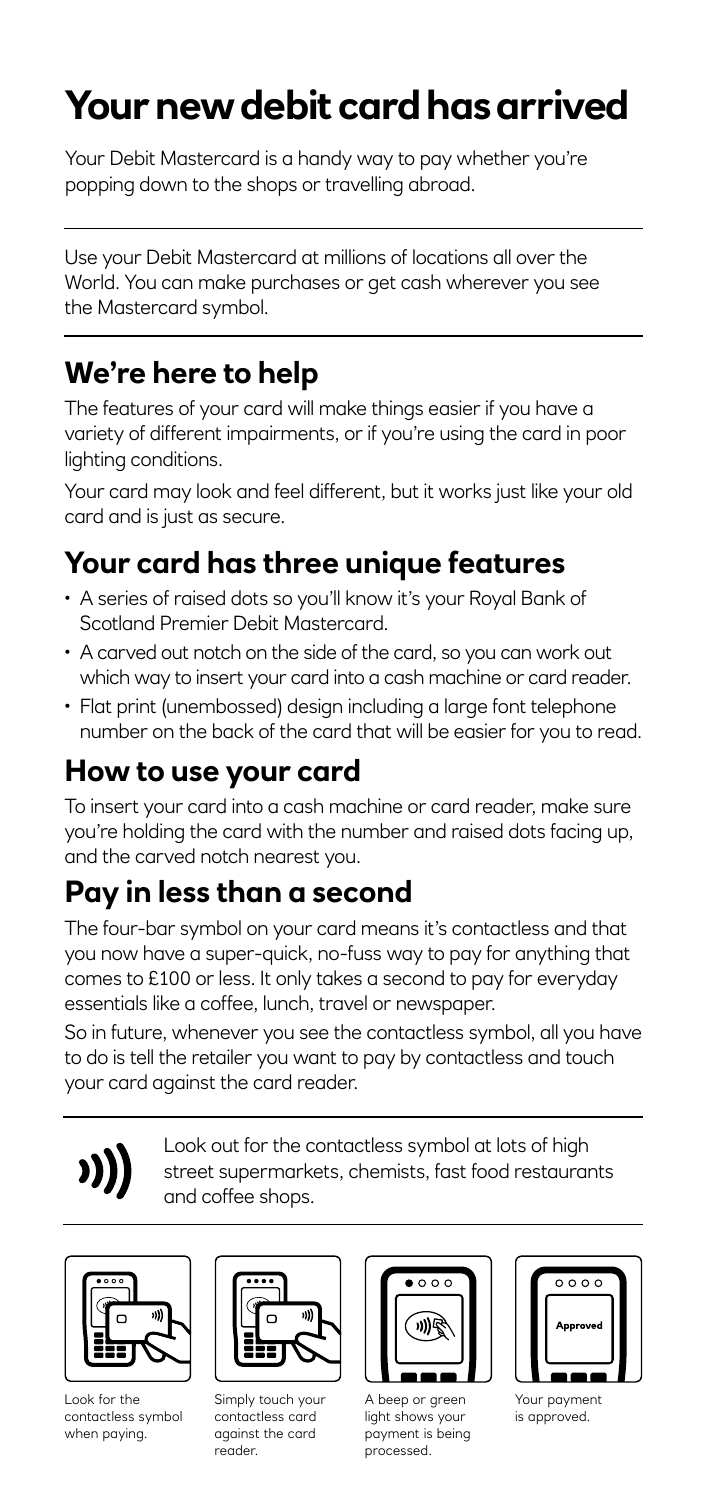## **Debit card charges and Foreign transactions**

| <b>Transaction type</b>                                                                                                                    | <b>Charges</b>                                                                                                                                                                                            |  |
|--------------------------------------------------------------------------------------------------------------------------------------------|-----------------------------------------------------------------------------------------------------------------------------------------------------------------------------------------------------------|--|
| Sterling cash withdrawals from any<br>UK cash machine (ATM).                                                                               | No charge.<br>(We won't charge you for using<br>your card at a cash machine<br>(ATM) in the UK but other companies<br>may do. You'll be told on screen<br>about any charges before you<br>withdraw cash.) |  |
| Sterling cash withdrawals from any<br>Royal Bank branch in the UK, the<br>Channel Islands, Isle of Man or Gibraltar.                       |                                                                                                                                                                                                           |  |
| Sterling cash withdrawals in the UK<br>in any bank, travel agent, bureau de<br>change or other outlet displaying the<br>Mastercard symbol. |                                                                                                                                                                                                           |  |
| Purchase of foreign currency or<br>travellers cheques in the UK.                                                                           |                                                                                                                                                                                                           |  |
| Foreign currency withdrawal from<br>any cash machine (ATM) in the UK.                                                                      | We will charge a Non-Sterling<br>Transaction Fee of 2.75%<br>of the value of the transaction.<br>If you elect for the transaction<br>to be converted into Sterling at<br>the point of sale or withdrawal, |  |
| Cash withdrawals or the purchase<br>of currency or travellers cheques<br>outside the UK (standard commission<br>rates apply).              | we will not charge a Non-Sterling<br>Transaction Fee, however the<br>transaction handler may charge<br>you a separate fee.                                                                                |  |
| Purchases made outside the UK (for<br>example, purchasing goods in a shop).                                                                | We will charge a Non-Sterling<br>Transaction Fee of 2.75% of the<br>value of the transaction.                                                                                                             |  |
| Purchases made anywhere in a<br>foreign currency (for example, online/<br>telephone purchases made in or<br>outside the UK).               |                                                                                                                                                                                                           |  |

Where a charge in the table above is stated as a percentage, this is a percentage of the sterling transaction amount.

#### Mastercard Payment Scheme Exchange Rate

Any transaction made in a foreign currency using your debit card or savings account card is converted by us into Sterling using the Mastercard Payment Scheme Exchange Rate.

To see the up-to-date rates used for debit cards and savings account cards visit [mastercard.co.uk/convert-currency](http://mastercard.co.uk/convert-currency).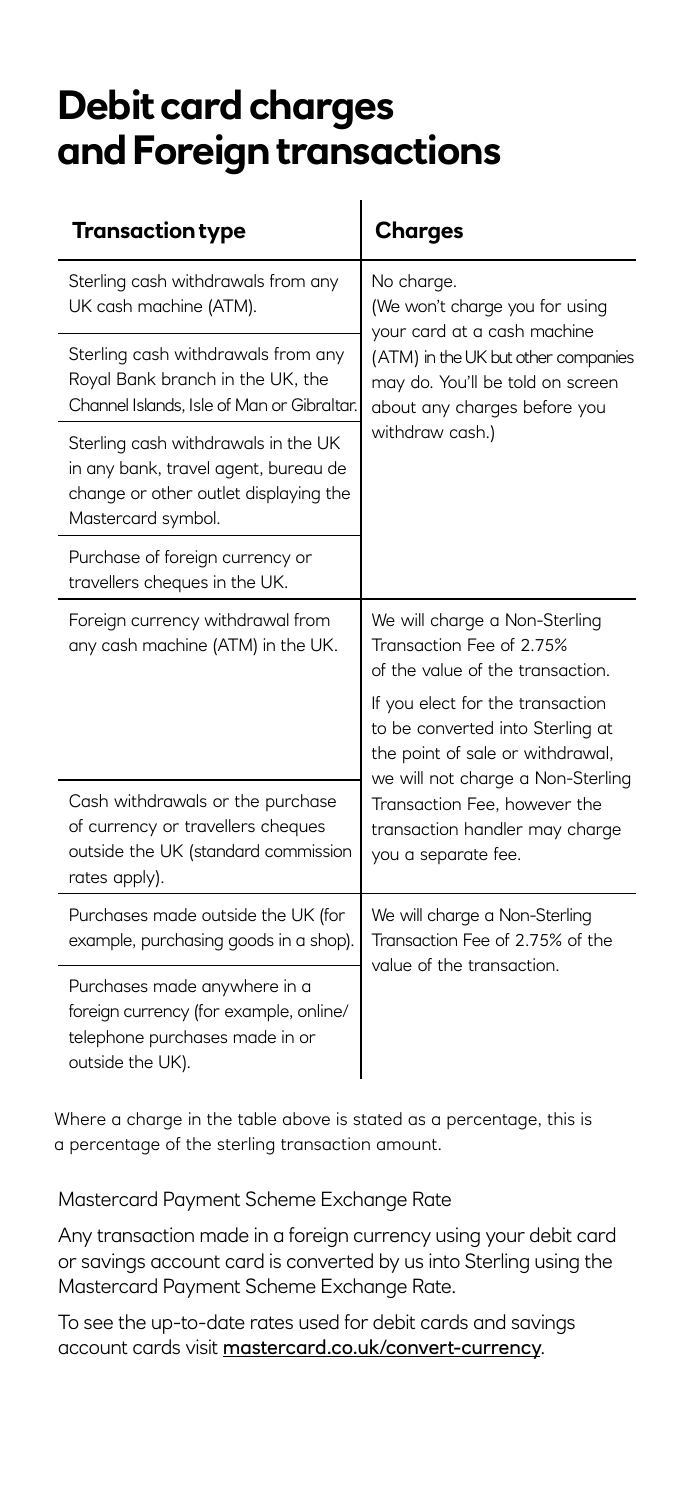## **Safe and secure**

You can make contactless payments with your card and to trigger this all you need to do is buy something using chip and PIN.

We limit contactless payments to £100 but we might ask you for your PIN as extra security.

Contactless payments are as secure as chip and PIN and you get exactly the same money-back guarantee if you're ever a victim of fraud.

### **Keep your card details safe when banking or shopping online**

We'll never ask for your card PIN or your full online PIN or password. If we think someone else is trying to use your card we may contact you by phone or text, or ask the retailer to contact us to check a payment.

#### **Remember**



Don't click on suspicious emails with links or attachments – these can be used to steal your details.

Always shield your PIN in shops or at cash machines.

## **Purchase protection**

If you pay for goods or services with your Debit Mastercard and they don't arrive, or are damaged when they do, we could help you get your money back.

This may include companies who have gone into administration before you have received the goods or services.

If you are unable to agree resolution with the retailer then contact your branch for help.

## **What else do you need to know?**

Before paying, make sure there's enough money in your account, as not all retailers check with the bank before you pay.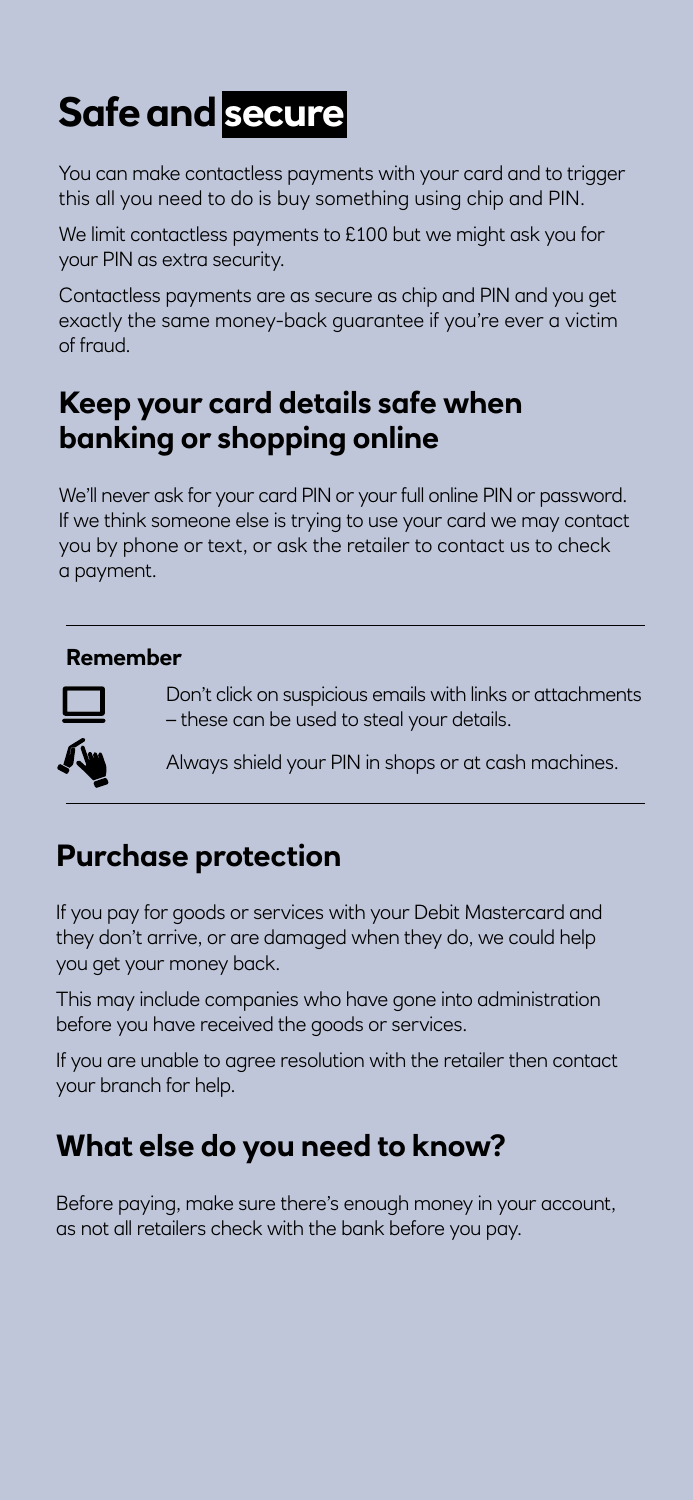## **Let us know your travel plans**

Using your Debit Mastercard abroad? Let us know where you're going at least 24 hours before. That way any payments you make are less likely to be blocked by our transaction monitoring systems.

If you're signed up for digital banking, you can log on and register your trip online. Alternatively, pop into your local branch and let us know.